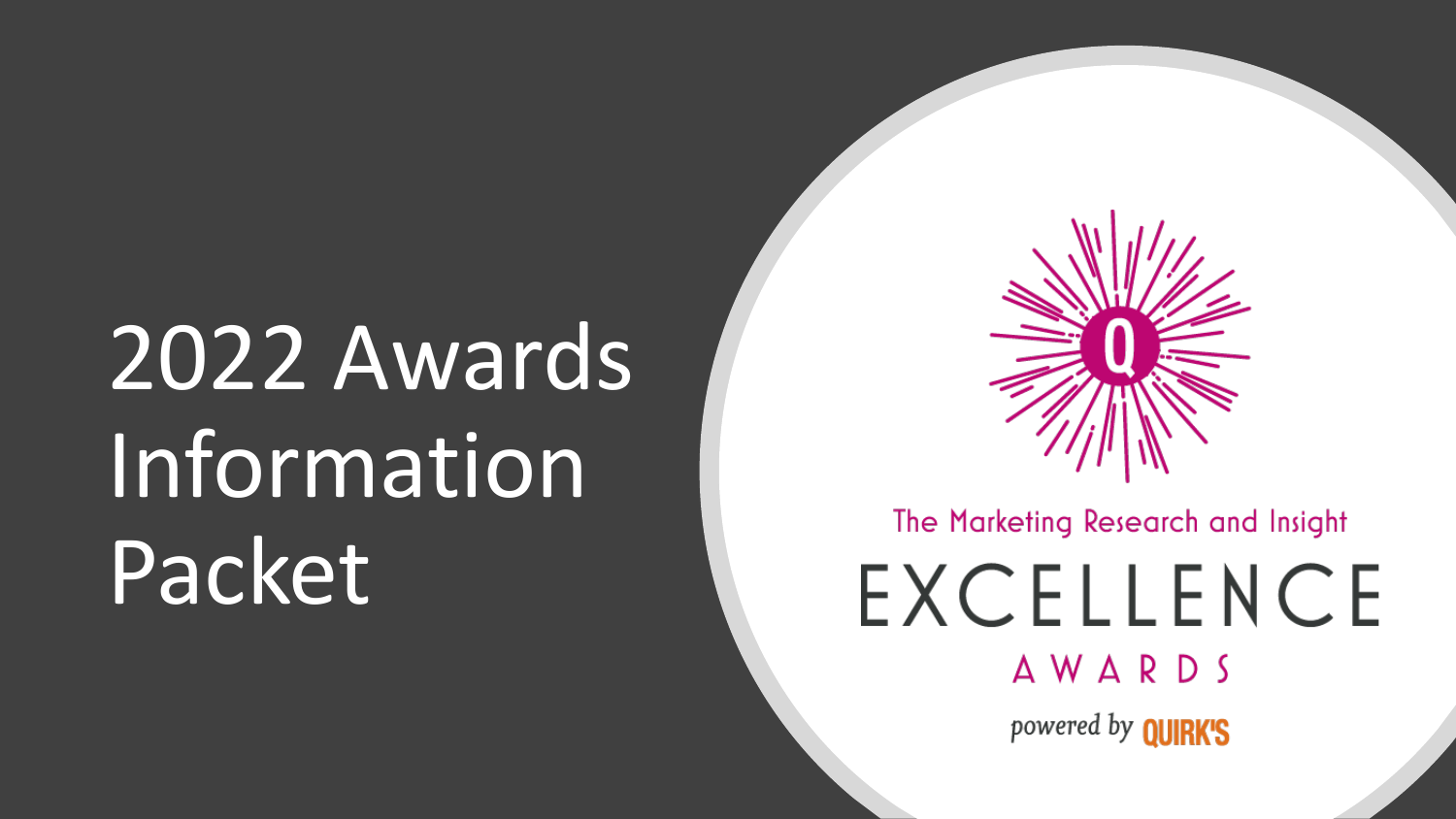## 2022 Categories

#### **Corporate/end-client-only categories**

Researcher of the Year (end-client) Best Client-Side Team

#### **Supplier-side-only categories**

Researcher of the Year (supplier) MR Supplier of the Year (revenue ≥ \$10M) MR Supplier of the Year (revenue < \$10M) Best Place to Work

#### **Individual (client- and supplier-side)** Fearless Leader Outstanding Young Researcher Lifetime Achievement

#### **Project and collaborative**

B2B Research Project Global Marketing Research Project Nonprofit/Social Enterprise Project Groundbreaking Research Project Health Care/Pharma Research Project Client/Supplier Collaboration Qualitative Research Impact Technology Impact Best New Product/Service Innovation

#### **Marketing Research Education Foundation** MREF Everyday Hero MREF Philanthropic Company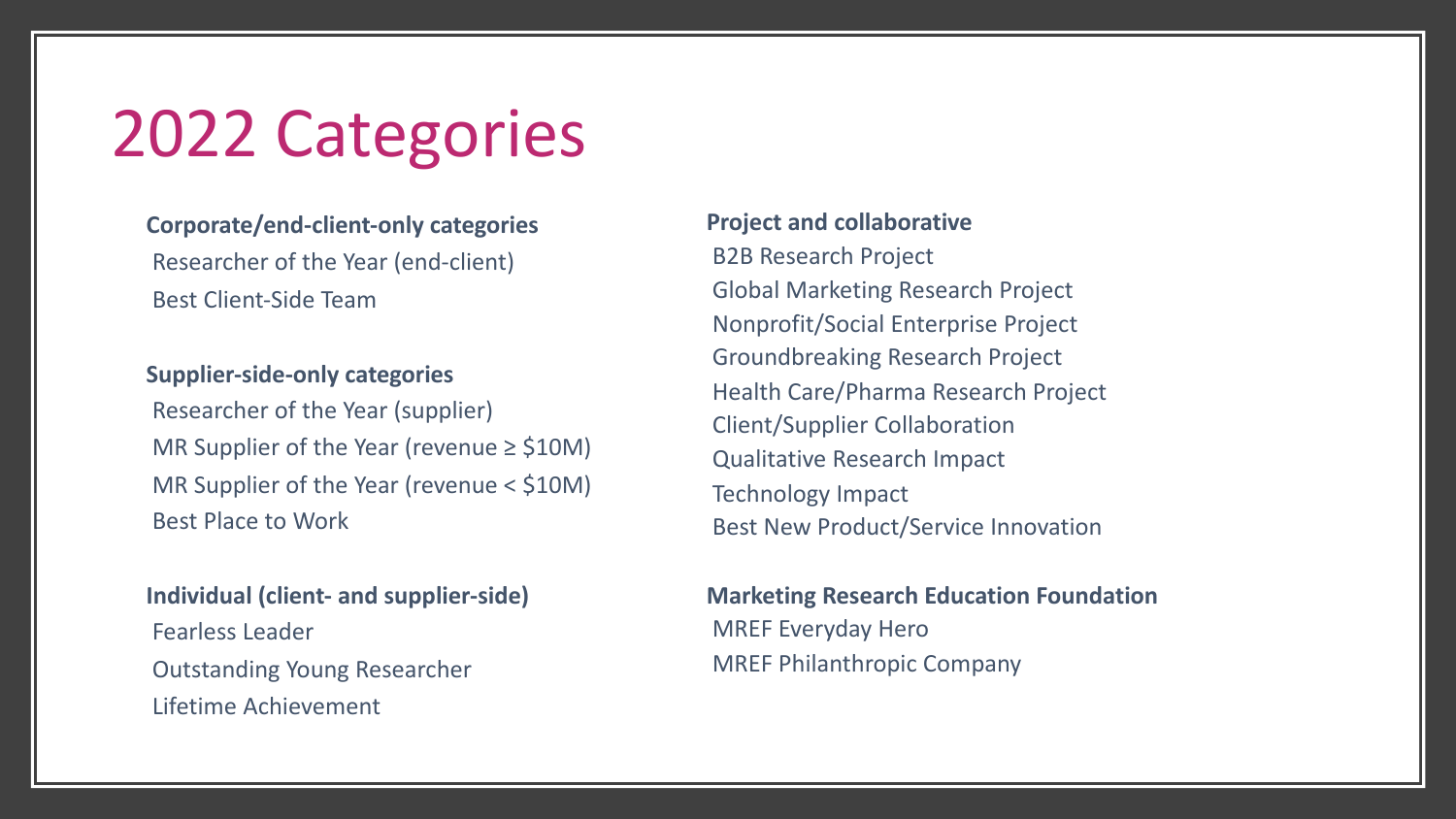## Quick Facts

### **2022 DATES**

**April 4, 2022** – Early entry period opens

**May 2, 2022 –** Early entry pricing ends 11:59 p.m. ET

**May 3 through June 6, 2022** – Standard entry pricing period

**June 7**, **2022** – Late entry pricing period begins

**June 20, 2022** – Nomination portal closes at 11:59 p.m. ET

**September 2022** – Finalists announced

**November 2022** – Virtual awards celebration winners announced

#### **FEES TO NO**

**Corporate/end-client** 

- **Early-bird entry fee all 4 Formal 4 Formal 4 and 7 Formal 4**  $\sigma$
- **Standard entry fe**
- **[Late entry fee](http://www.quirksawards.com/faq) (June 120)**

Supplier/individual,

- **Early-bird entry fee**
- **Standard entry fe**
- **Late entry fee (June 70)**

The awards are open to researchers worldwide. To ensure the award possible, the 2022 awards celebration will again be For more information, visit www.quirksawards.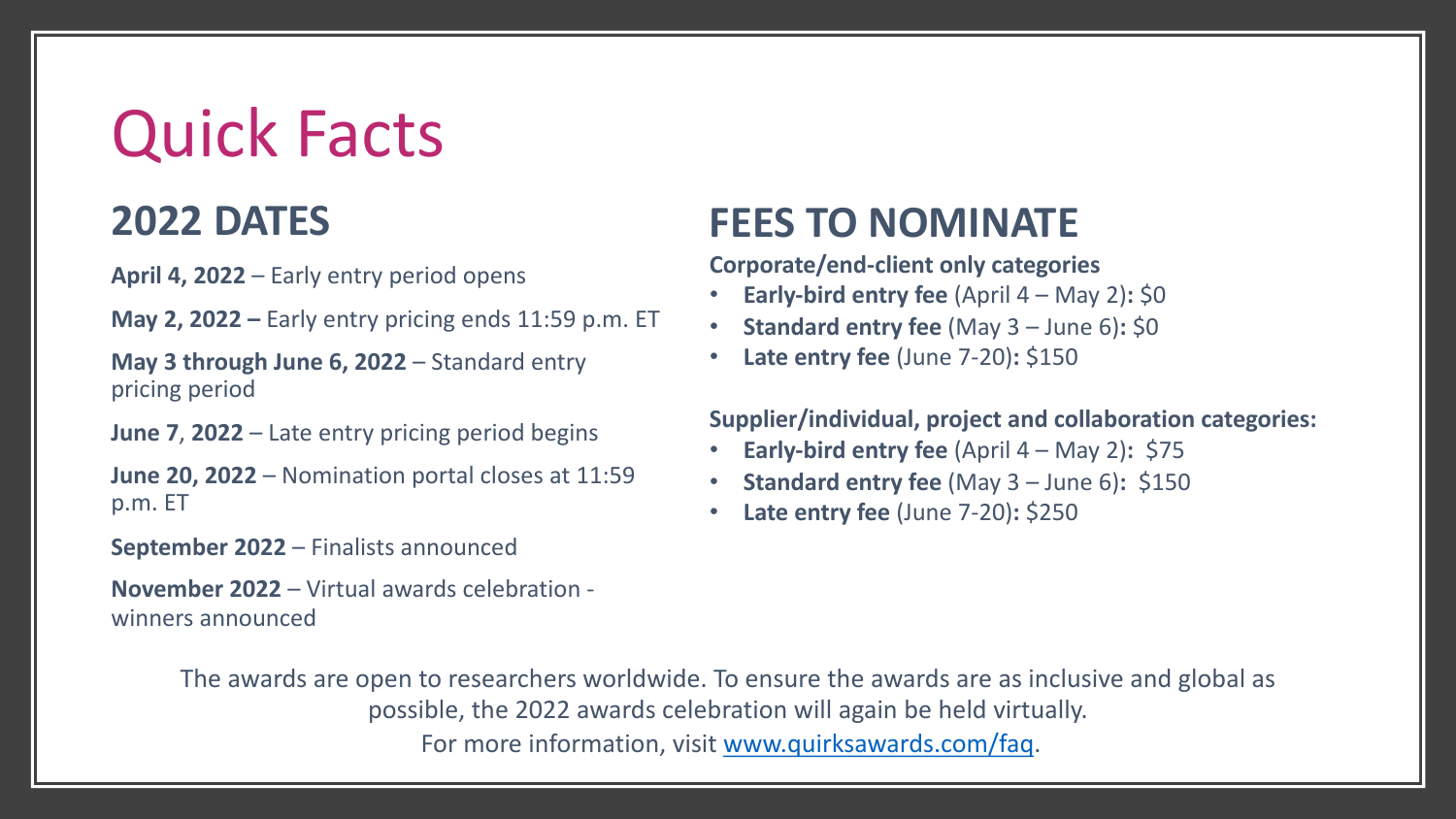Corporate/ End-Client-**Only Categories** 



### The Marketing Research and Insight EXCELLENCE AWARDS powered by **QUIRK'S**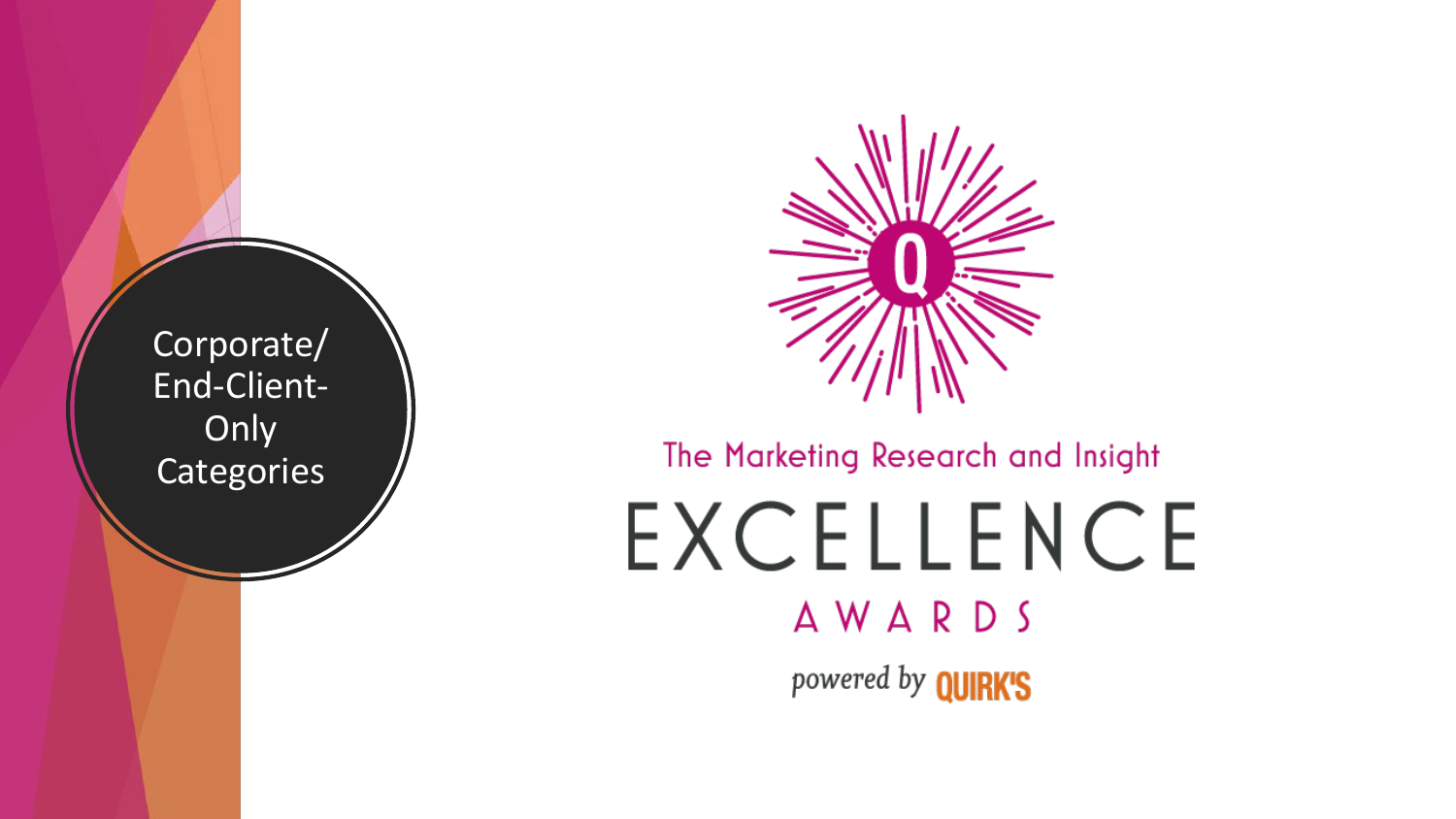- Actively pursues activities that enhance MR skills (secondary education, certificates, participation in MR-related organizations).
- Works to communicate MR findings throughout the organization.
- Goes above and beyond to promote the value of MR (internally and externally).
- Has made a significant, measurable impact through an individual/team research project or other MR-related endeavor.

#### **Submission materials:**

- 500-word statement on why the individual should win.
- Minimum one 250-word recommendation.
- Minimum one supporting material (PowerPoint, PDF, etc.) supplementing written information.

## Researcher of the Year (end-client)

One client-side researcher who is a proven game-changer for the marketing research industry.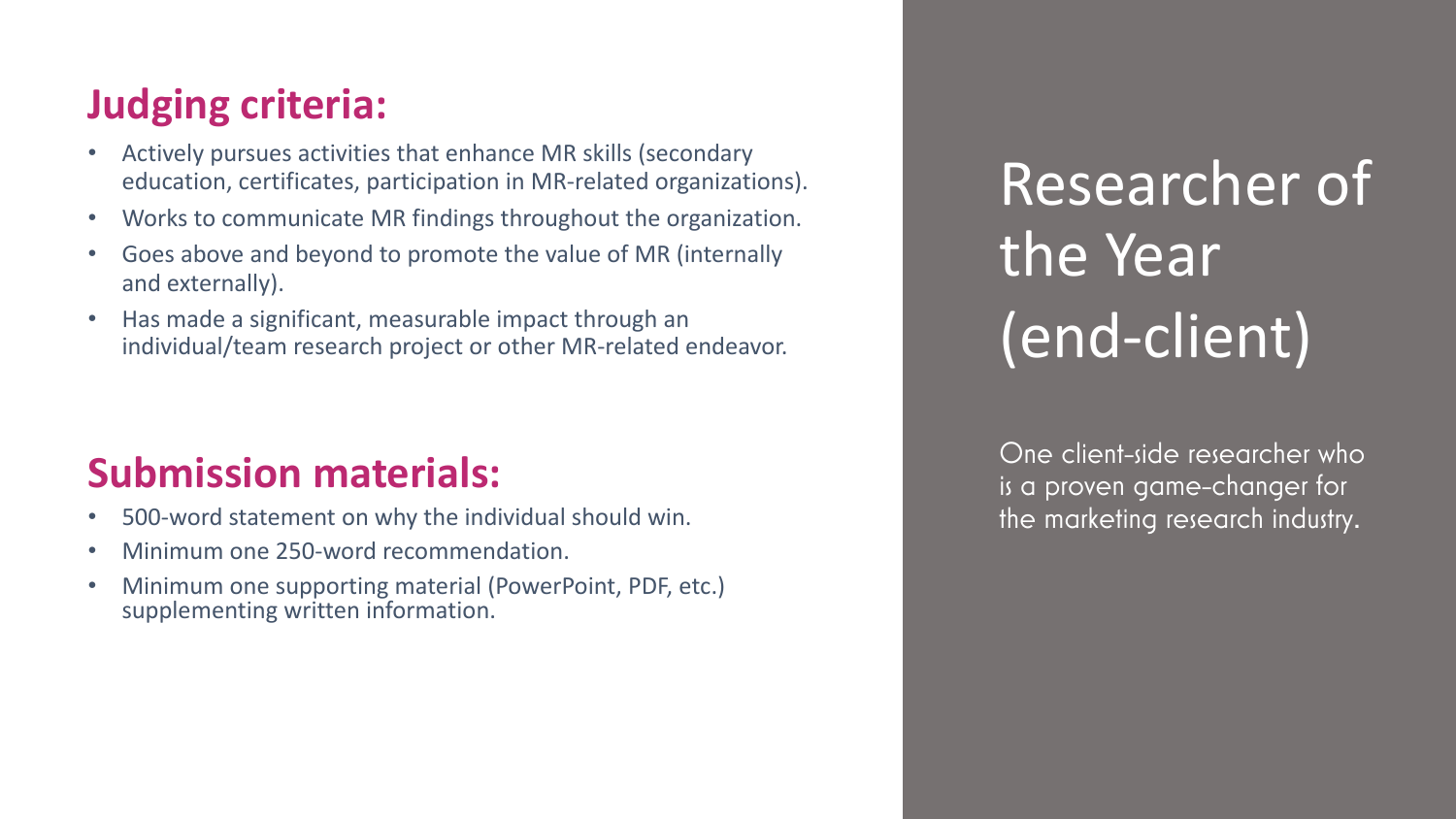- Strategic value provide long-term benefits to the company.
- Demonstrated effectiveness worked as a team to achieve a goal; overcome a challenge presented to the organization; and/or improve the integration of marketing research throughout the company.
- Meet and anticipate internal needs, supporting the company's overall mission and/or vision.
- Promote diversity and inclusion sponsors or actively promotes programs, projects, education or initiatives in the area of diversity and inclusion.

#### **Submission materials:**

- One 500-word statement outlining why the team should win the award.
- Minimum one 250-word recommendation/testimonial from internal stakeholder.
- A case study, additional testimonials and/or other supporting materials are encouraged.

## Client-Side Team

A client-side marketing research and insight team making outstanding contributions to the success of their company. Researchers consistently execute high-quality research and elevate the role of research.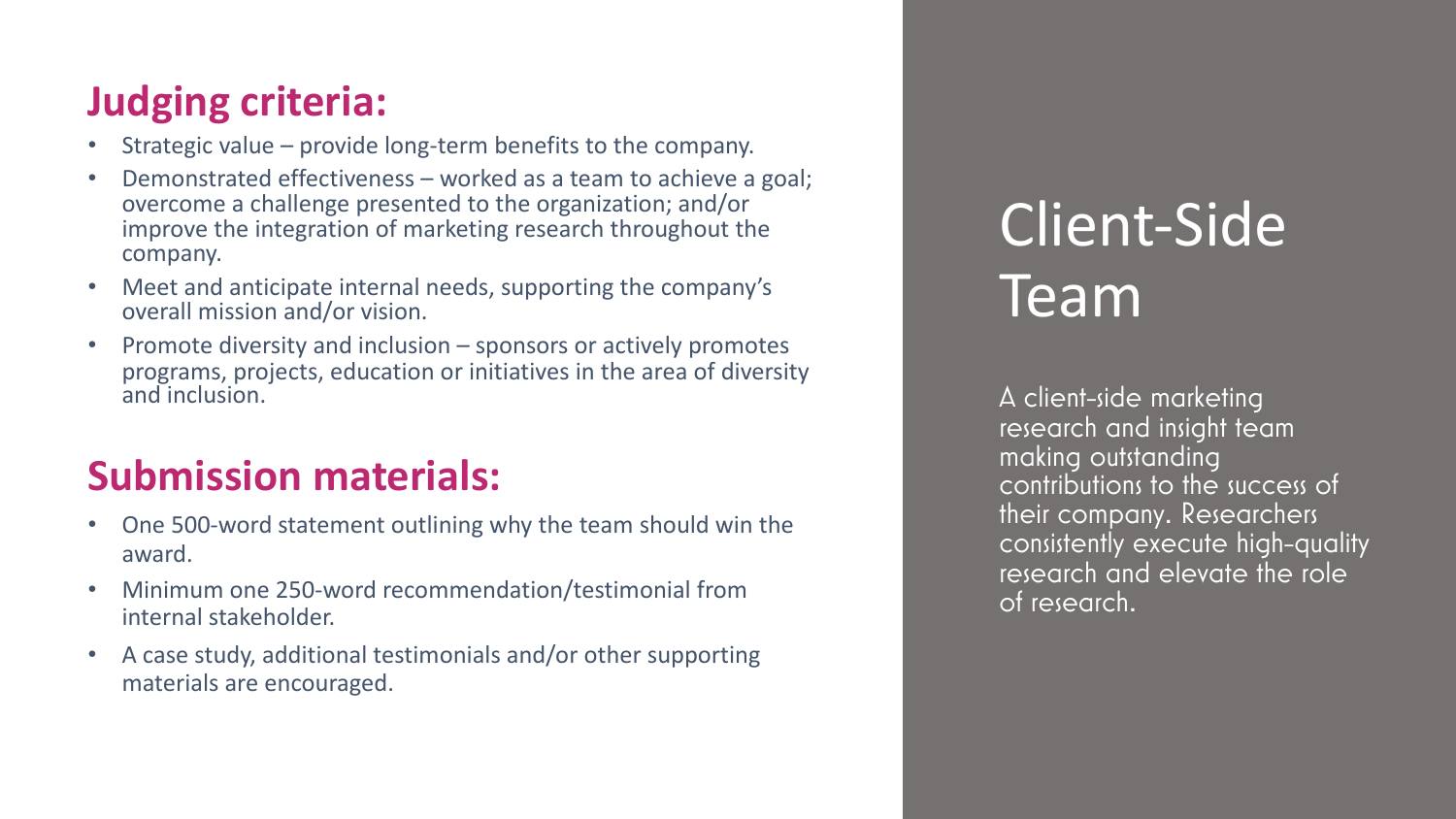

### The Marketing Research and Insight EXCELLENCE **AWARDS** powered by **QUIRK'S**

Supplier-Side-Only **Categories**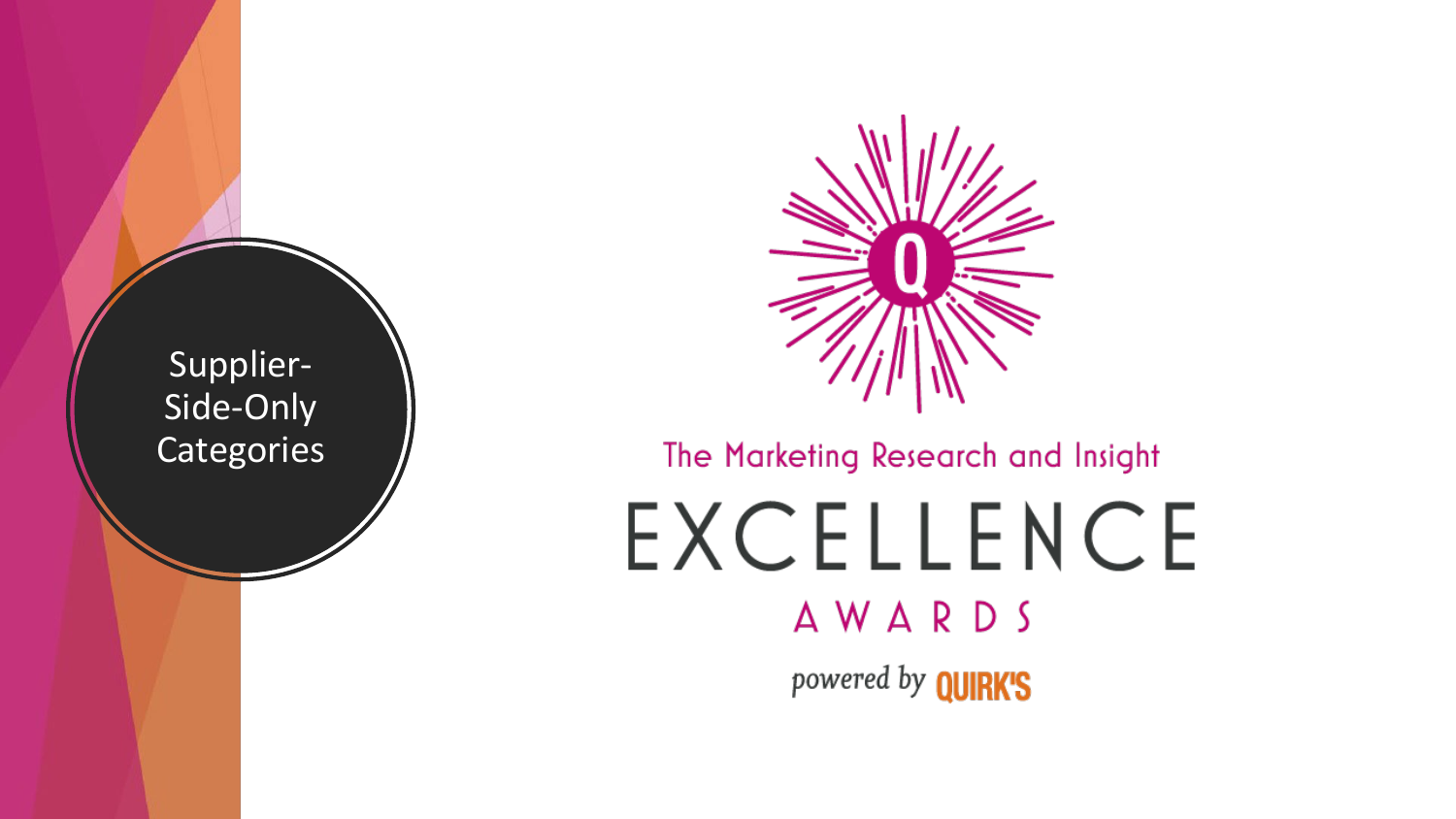- Actively pursues activities that enhance MR skills (secondary education, certificates, participation in MR-related organizations).
- Works to communicate MR findings throughout the organization.
- Goes above and beyond to promote the value of MR (internally and externally).
- Has made a significant, measurable impact through an individual/team research project or other MR-related endeavor.

#### **Submission materials:**

- One 500-word statement outlining why the individual should win the award.
- Minimum one 250-word recommendation.
- Minimum one supporting material (PowerPoint, PDF, etc.) supplementing written information.

## Researcher of the Year (supplier)

One supplier-side researcher who is a proven game-changer for the marketing research industry.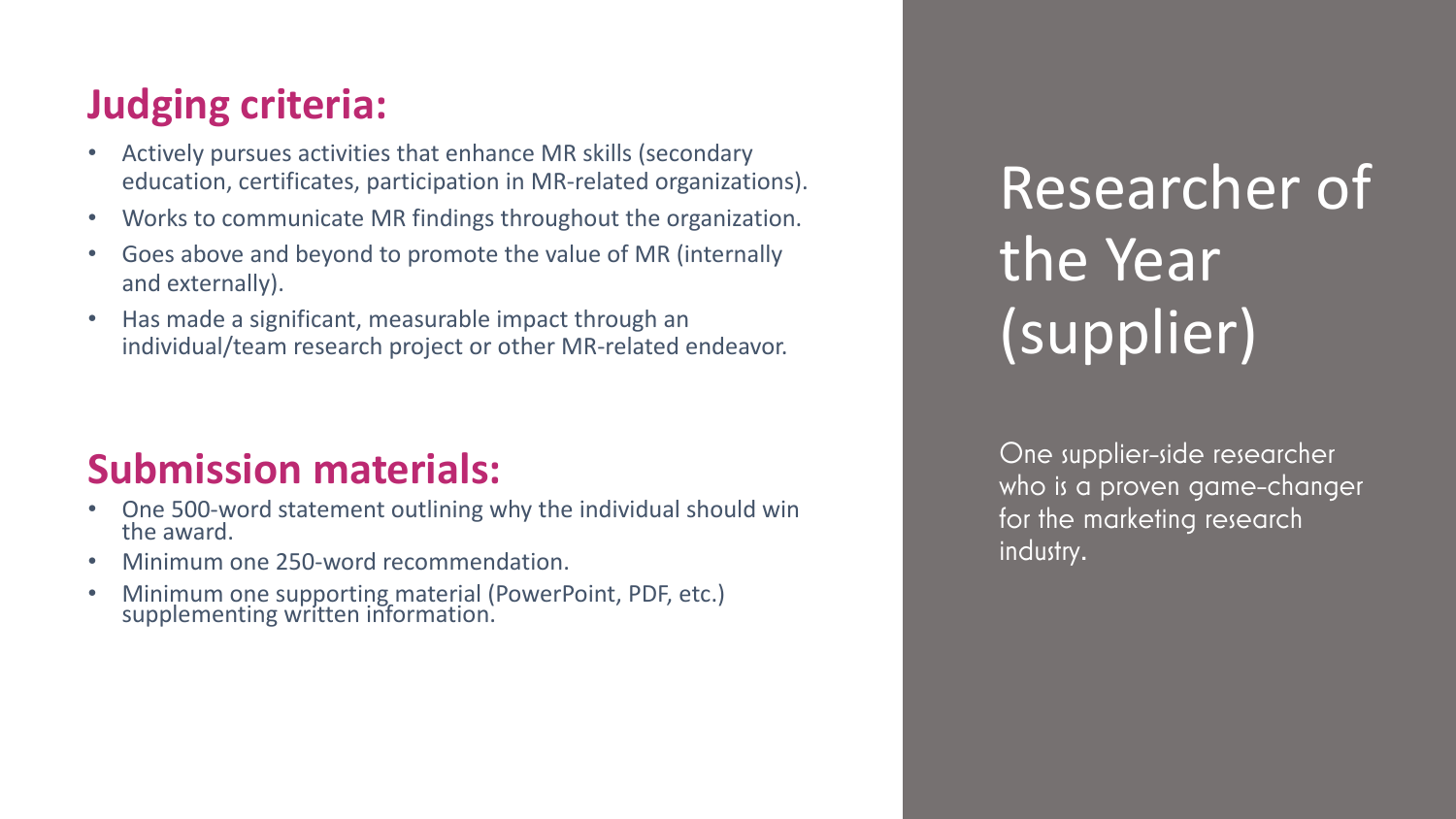- Significant innovation technology, value-adding services or improved processes.
- Excellent collaboration, technical support, customer service and dedication to clients.
- Quality data collection and research methods.
- Client retention and client list growth.
- Sensitivity to budget and time constraints.
- Strategic value providing long-term benefits to clients with strategies in place to meet future needs.
- Promote diversity and inclusion sponsors or actively promotes programs, projects, education or initiatives in the area of diversity and inclusion.

#### **Submission materials:**

- One 500-word statement outlining why the firm should win the award.
- Minimum two 250-word client recommendations/testimonials.
- A case study example of the supplier's work.
- Max three additional supporting materials. (PPT – max 10 slides; PDFs; metrics; additional testimonials, etc.)

**Marketing** Research Supplier (2021 revenue at or above \$10 million)

A marketing research and insight firm making outstanding contributions to the success of brands.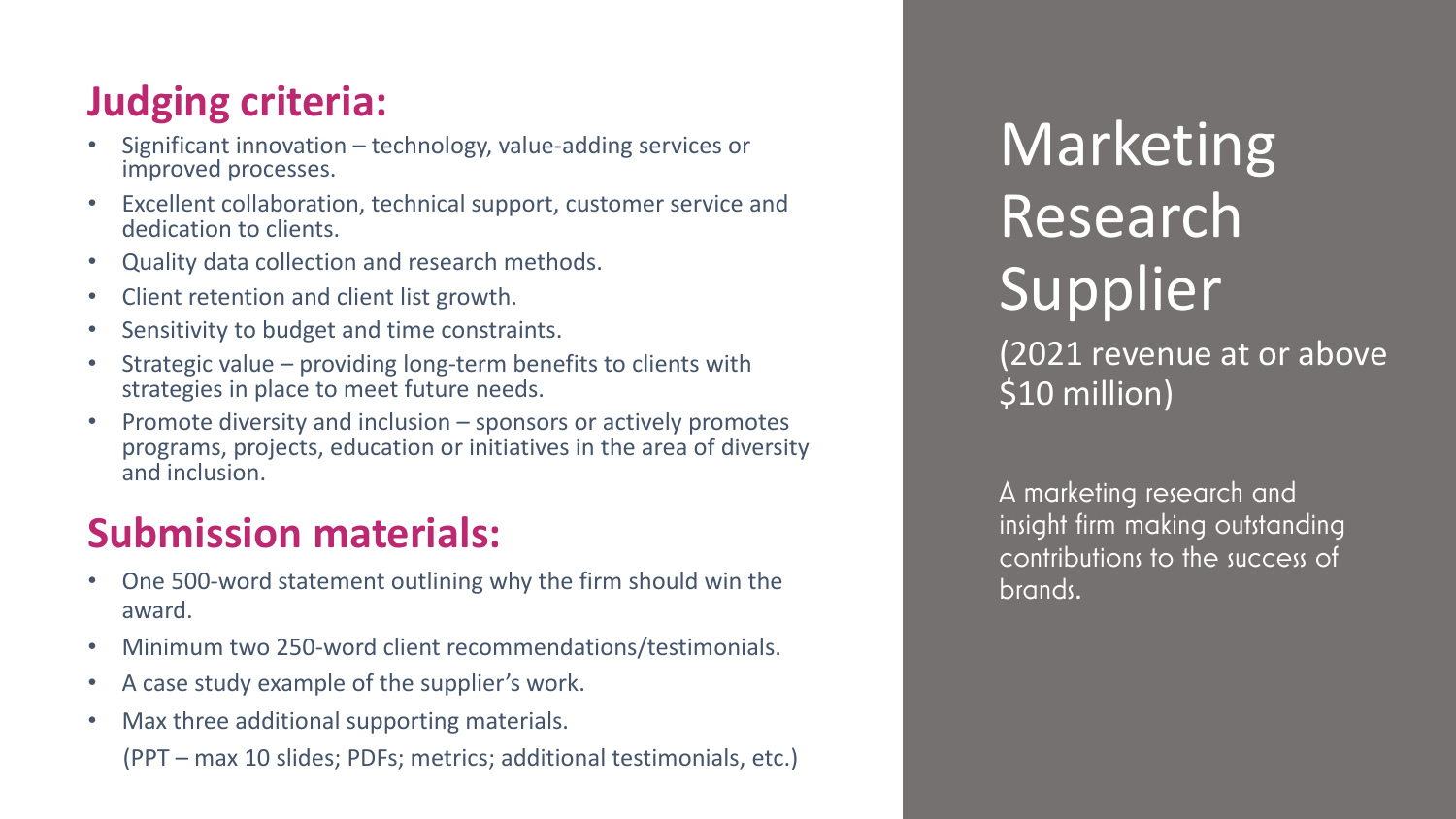- Significant innovation technology, value-adding services or improved processes.
- Excellent collaboration, technical support, customer service and dedication to clients.
- Quality data collection and research methods.
- Client retention and client list growth.
- Sensitivity to budget and time constraints.
- Strategic value providing long-term benefits to clients with strategies in place to meet future needs.
- Promote diversity and inclusion sponsors or actively promotes programs, projects, education or initiatives in the area of diversity and inclusion.

#### **Submission materials:**

- One 500-word statement outlining why the firm should win the award.
- Minimum two 250-word client recommendations/testimonials.
- A case study example of the supplier's work.
- Max three additional supporting materials.

(PPT – max 10 slides; PDFs; metrics; additional testimonials, etc.)

**Marketing** Research **Supplier** (2021 revenue below \$10 million)

A marketing research and insight firm making outstanding contributions to the success of brands.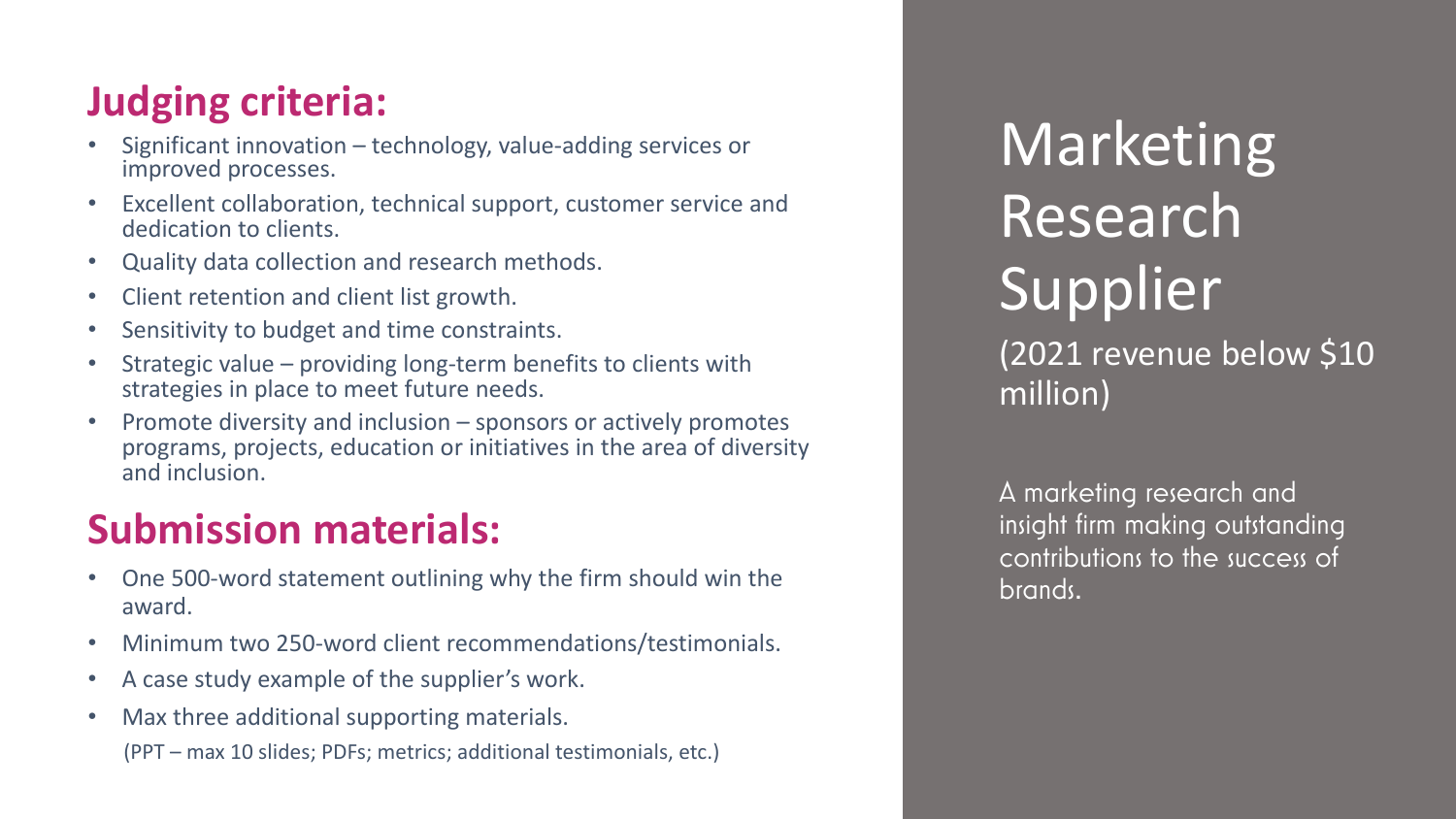- Maintains a people-first workplace culture, providing competitive compensation and benefits to all employees.
- Places transparent communication as a top priority.
- Consistently works to improve company culture, placing a focus on inclusivity and trust.
- Provides access to career development, mentorship and other resources that build employees up and ensure their needs are met.
- Promotes diversity and inclusion by sponsoring or actively promoting inclusive recruitment efforts, programs, projects, education and initiatives.

#### **Submission materials:**

- One 500-word statement outlining why the team should win the award.
- Three employee recommendations/testimonials (max 250 words, each).
- Recommendations/testimonials from clients of the organization are encouraged but not required (max of three at 250 words, each).
- Submissions may include up to four additional supporting materials. (PPT – max 10 slides; PDFs; metrics; additional testimonials, etc.)

To qualify, the organization must classify itself as falling within the marketing research and insights industry.

### Best Place to Work

An MR organization with a proven track record of investing time and resources into the betterment of their employees – from entry-level to management.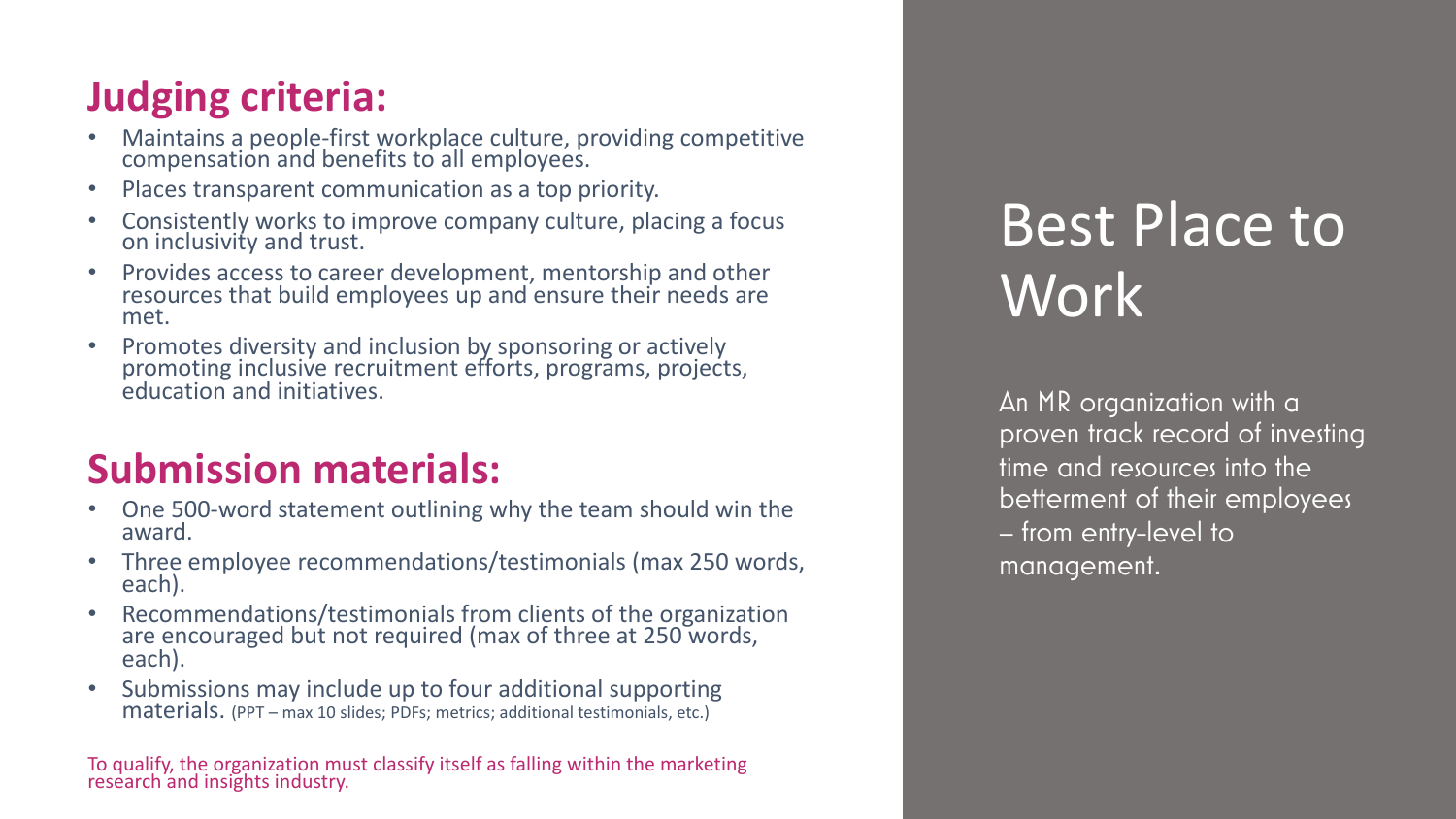#### **Criteria**

This award is given to a marketing research company that leads by example in the giving of time and financial resources in relation to the size of their organization.

Volunteers – encourages philanthropy, supporting its employees to go above and beyond to make a significant contribution to our world.

Is philanthropic in its community – displays philanthropic leadership in its community.

Gives of its resources – financially supports its causes for a lasting impact.

#### **Submission materials:**

- One 500-word statement outlining why the firm should win the award.
- Minimum one 250-word supporting statement from a beneficiary of the organization.
- Additional supporting material recommended but not required.
- Number of years company has been involved in philanthropic work.

**MREF** Philanthropic Company of the Year

Presented by the Marketing Research Education Foundation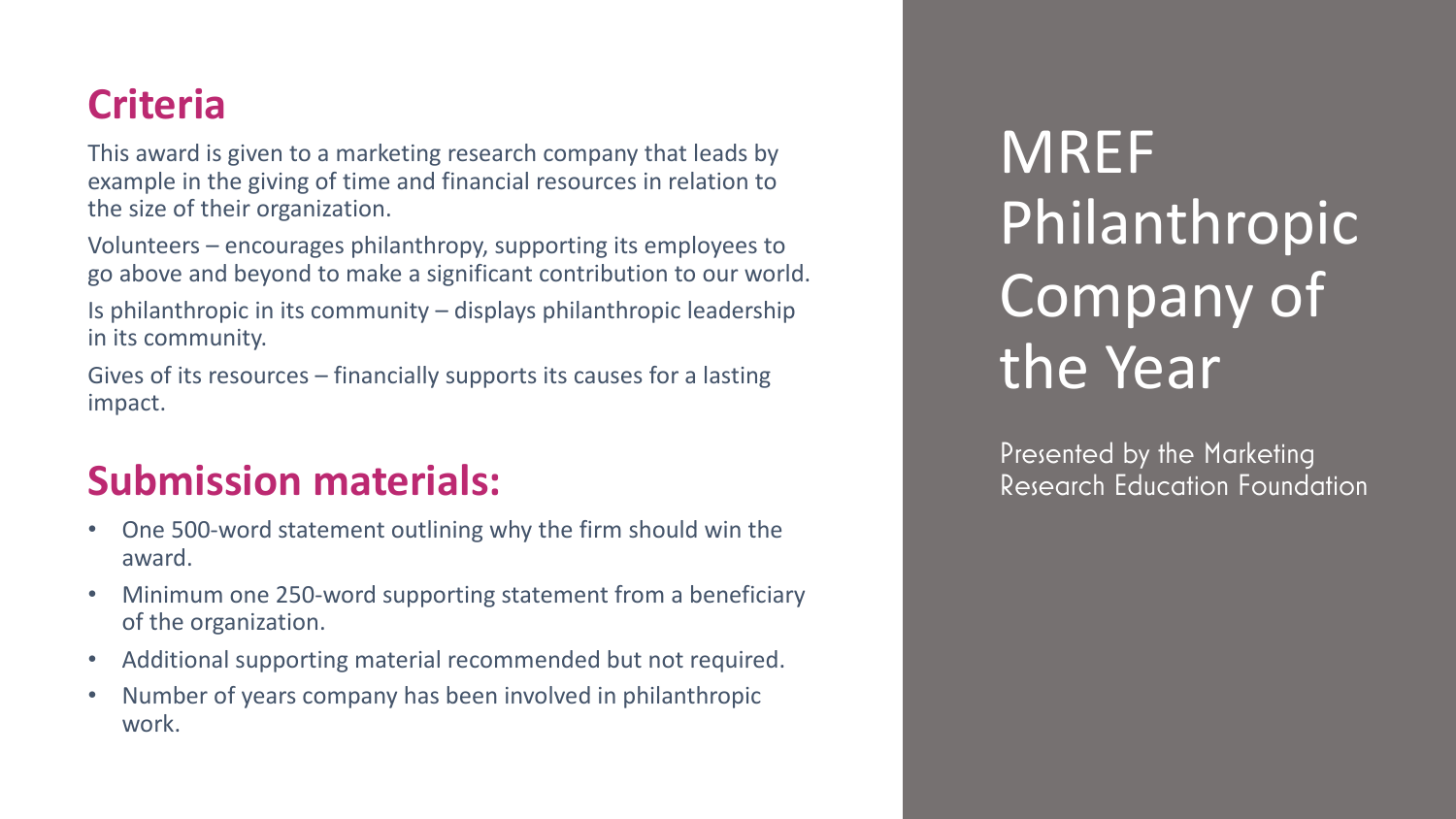

### The Marketing Research and Insight EXCELLENCE AWARDS powered by **QUIRK'S**

Individual **Categories** (client- and supplier-side)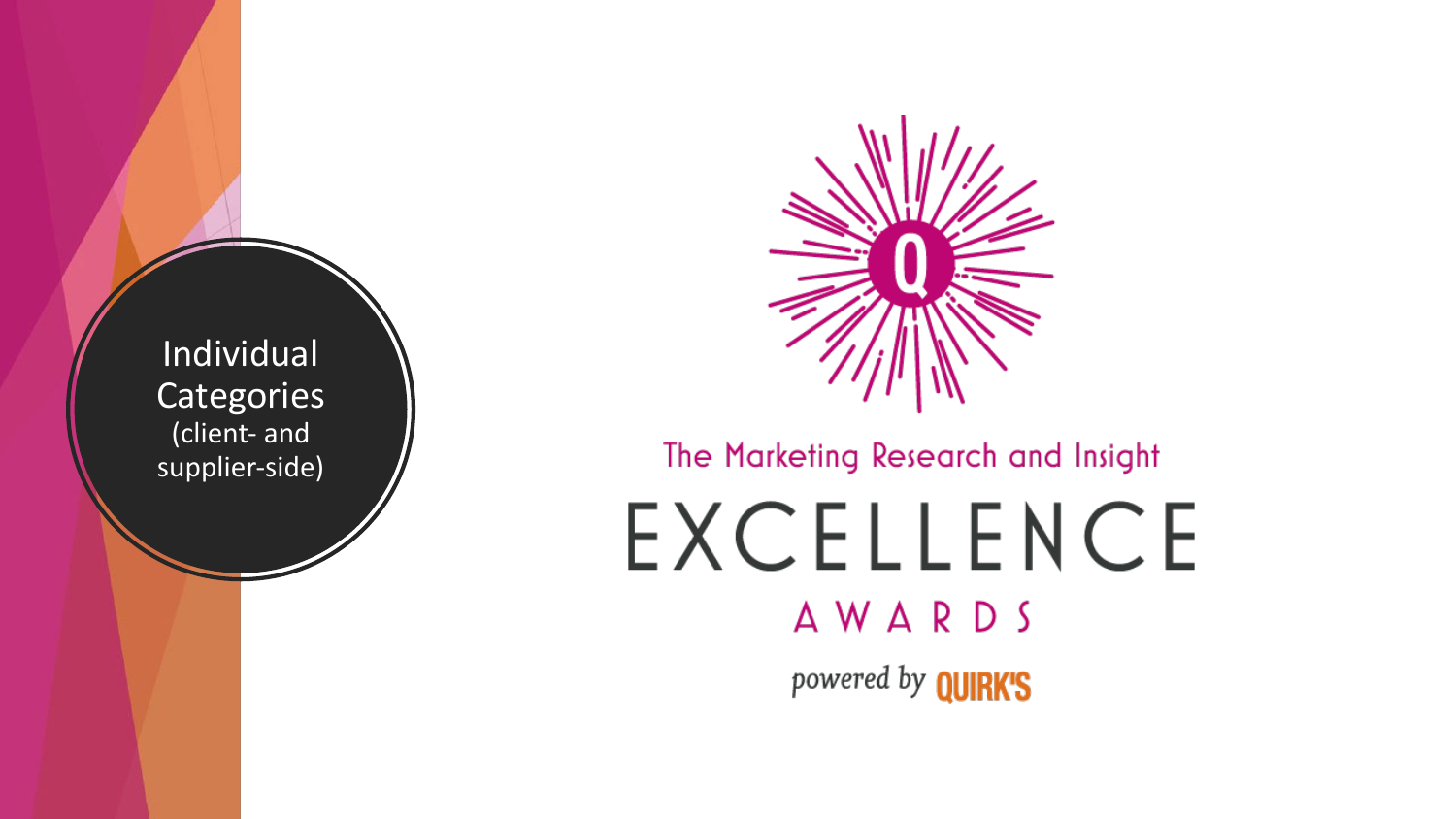- Promotes and defends research insights both within and outside of their organization.
- Proven trailblazer, creating a path for other researchers to follow, allowing them to make an impact using research insights.
- Has challenged the status quo within a brand, industry or company.

#### **Submission materials:**

- One 400-word statement outlining why the individual should win the award.
- Minimum two 250-word recommendations/testimonials.
- Submissions must also include at least one supporting material (metrics, additional testimonials, video [maximum five minutes in length], case study, etc.) that demonstrates the risks taken and strides made to promote and defend research insights.

### **Fearless** Leader

One researcher who is a proven risk-taker making a significant difference in their organization through marketing research and insight.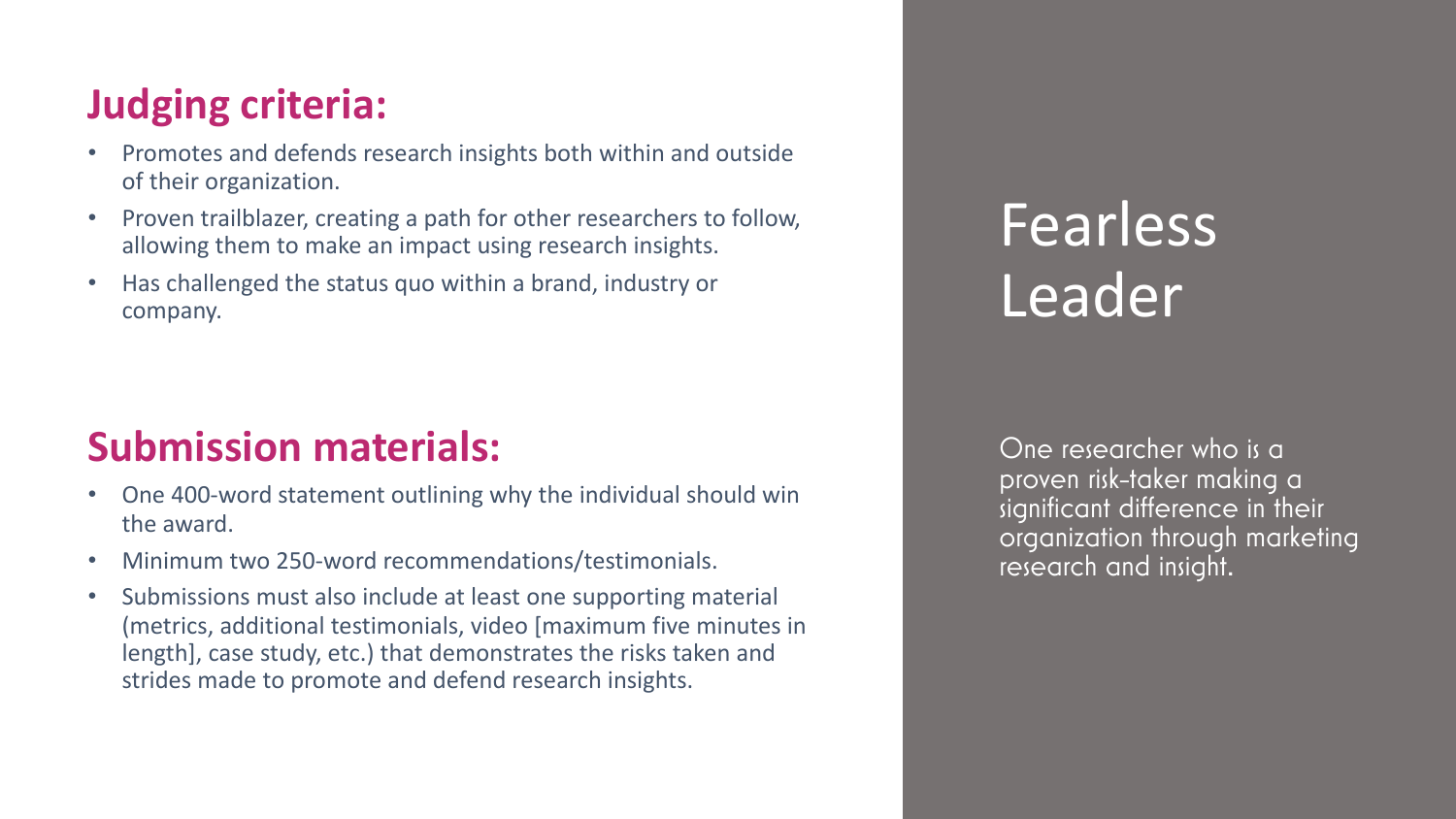- Potential as a future leader in marketing research.
- Practical applications of marketing research.
- Dedication to the marketing research industry.

### **Submission materials:**

- One 500-word statement outlining why the individual should win the award.
- Minimum one 250-word recommendations/testimonials.
- Supporting material (metrics, additional testimonials, video [maximum five minutes in length], case study, etc.) recommended but not required.

Nominees must be 30 years of age or younger on Nov. 7, 2022. Previous winners of the Marketing Research and Insight Excellence Award Outstanding Young Researcher category are not eligible.

**Outstanding** Young Researcher

An individual 30 years of age or younger who has made significant contributions to the marketing research and insight industry.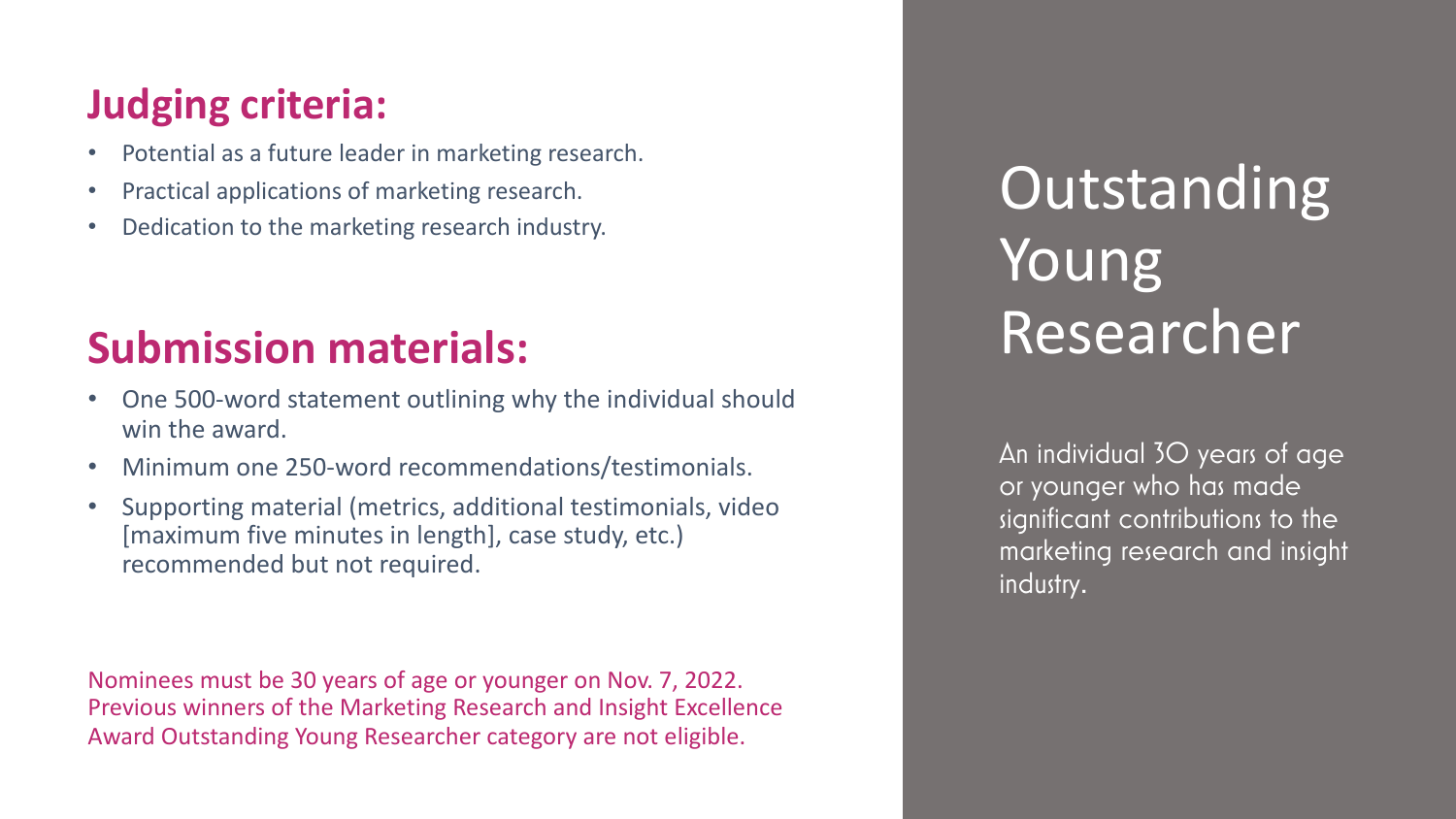- Demonstrated leadership, specifically by creating paths for other researchers to follow.
- Has participated in and/or impacted a research and insights association, group or mentorship program.
- Has made a significant, measurable impact on a company, brand or specific area of research and insights.
- Goes above and beyond to promote the value of marketing research and insights.

#### **Submission materials:**

- One 500-word statement outlining why the individual should win the award.
- Minimum three 250-word recommendations/testimonials.
- Industry resume.

Retired practitioners are eligible.

### Lifetime Achievement

One exceptional individual who has spent 2O+ years within the marketing research and insights industry.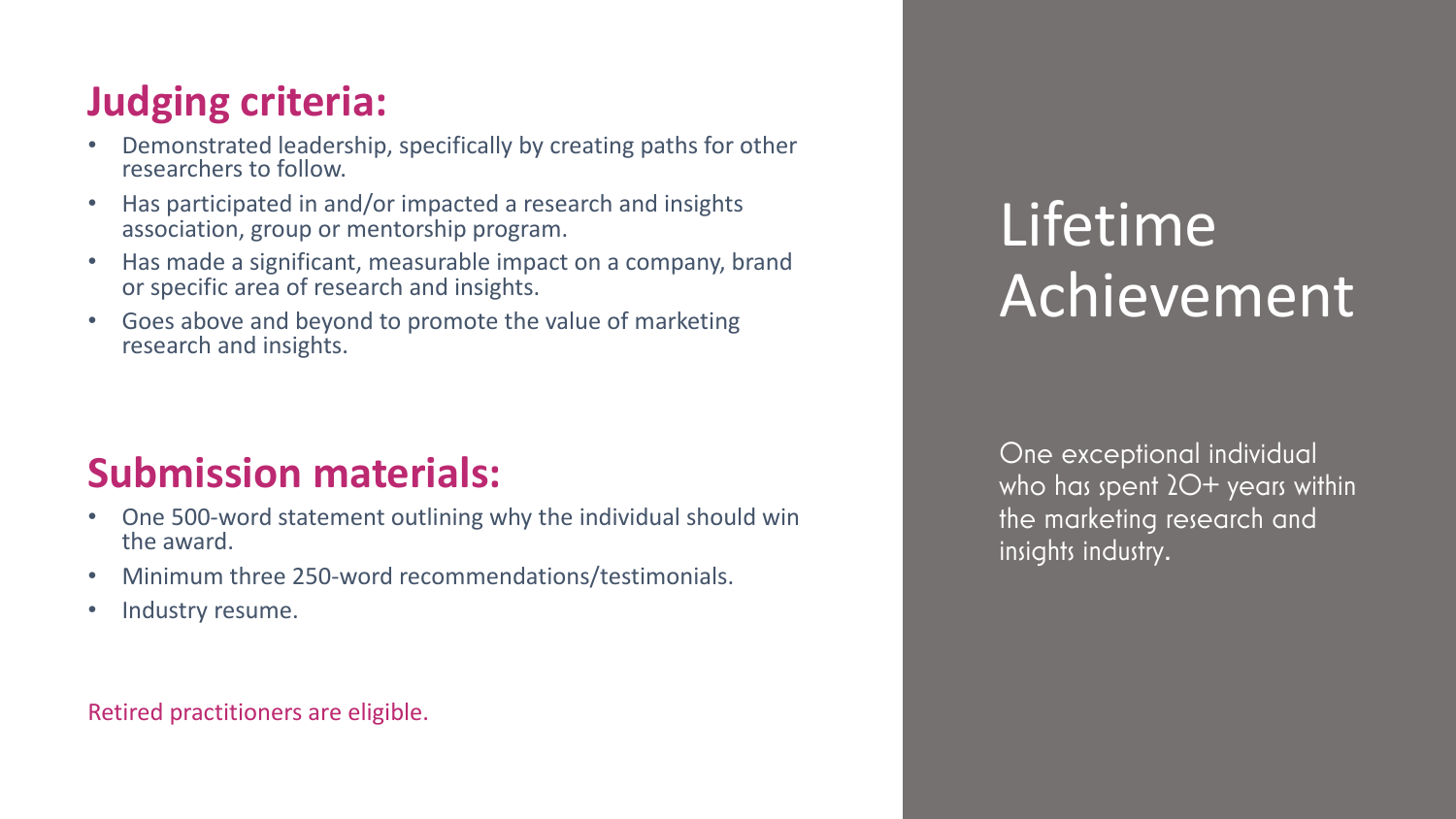#### **Criteria**

The MREF Everyday Hero award is given to a researcher who is making a difference in or outside of their community but who may not be getting the accolades they deserve. This individual is impacting their world through efforts such as:

- Volunteering at a worthy non-profit.
- Doing the behind-the-scenes work an organization depends on.
- Leading and encouraging others to give back through volunteering or other efforts.

Nominees must be currently employed by a market research form or work within a market research department of a corporation.

#### **Submission materials:**

- One 500-word statement outlining why the individual should win the award.
- Minimum one 250-word supporting statement.
- Name and location of organization the individual supports.
- Number of years the individual has been involved in philanthropic/volunteer work.

### MREF Everyday Hero

Presented by the Marketing Research Education Foundation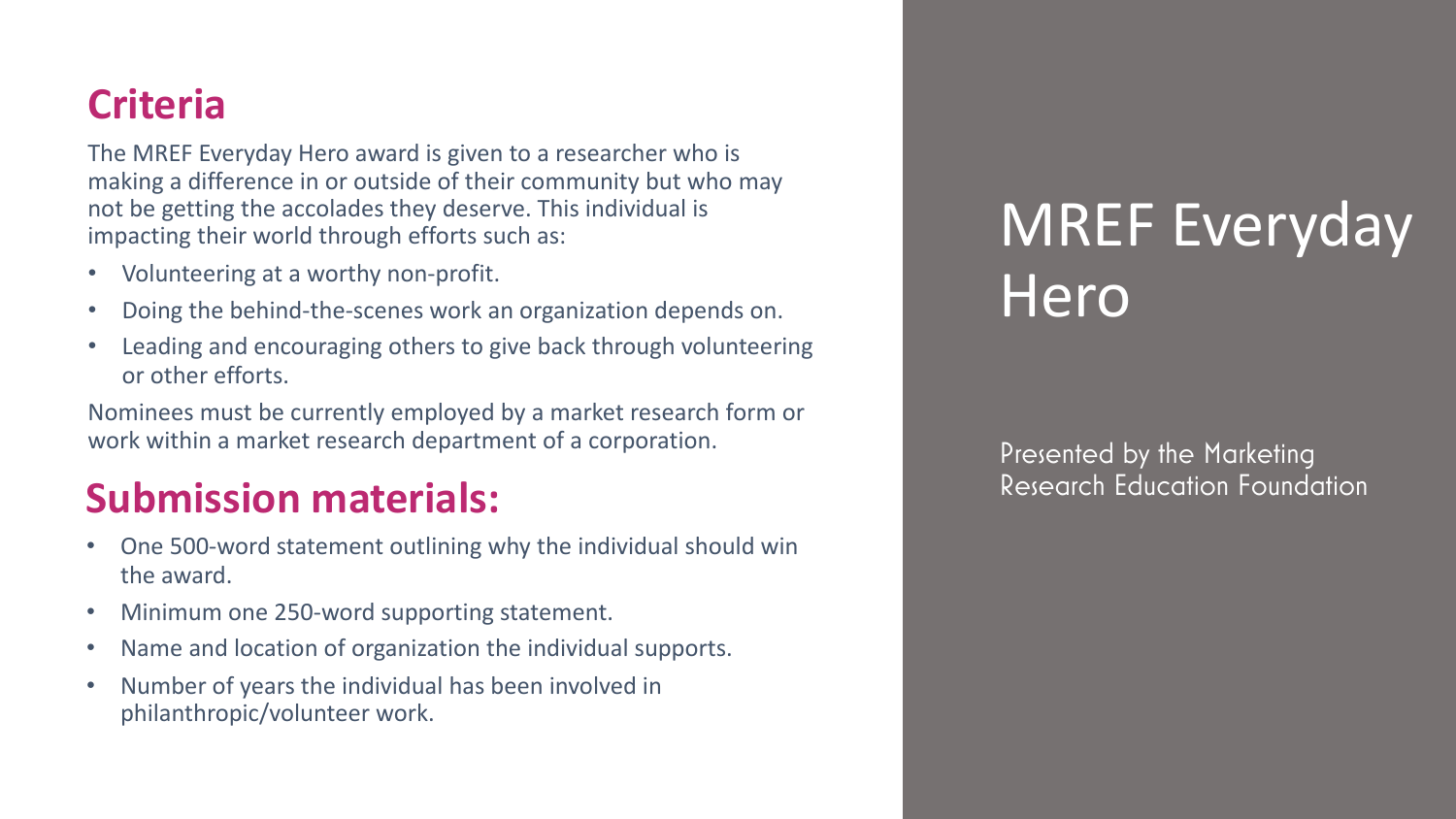

### The Marketing Research and Insight EXCELLENCE AWARDS powered by **QUIRK'S**

Project and Collaborative **Categories**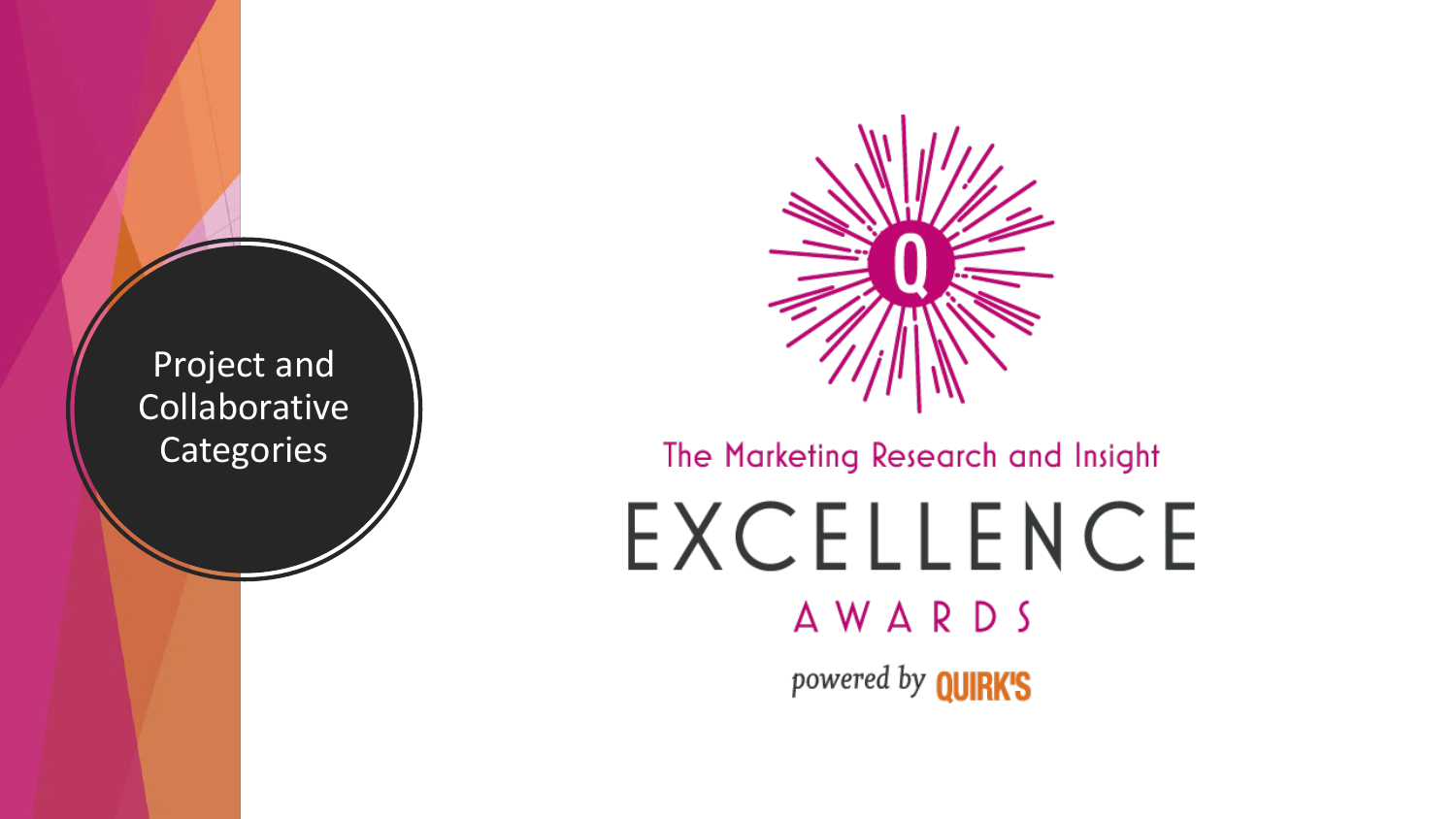- Did the team demonstrate more than standard best practice and use a new/innovative approach to achieving the objective(s)?
- How effectively was the research project executed and implemented?
- Were the research methods and tools employed tailored to this project?
- Did the team ensure that the research project not only solved the current business problem but also had the potential to influence longer-term or wider business objectives?

#### **Submission materials:**

- A 250-word statement outlining the project and detailing why the nomination should be chosen.
- A 500-word word project synopsis.
- One recommendation/testimonial (max. 250 words, each).
- Additional submitting supporting materials (case study, testimonials, infographic, metrics, etc.) recommended but not required.

## B2B Research Project

This award acknowledges the effectiveness, creativity and innovation in business-to-business marketing research.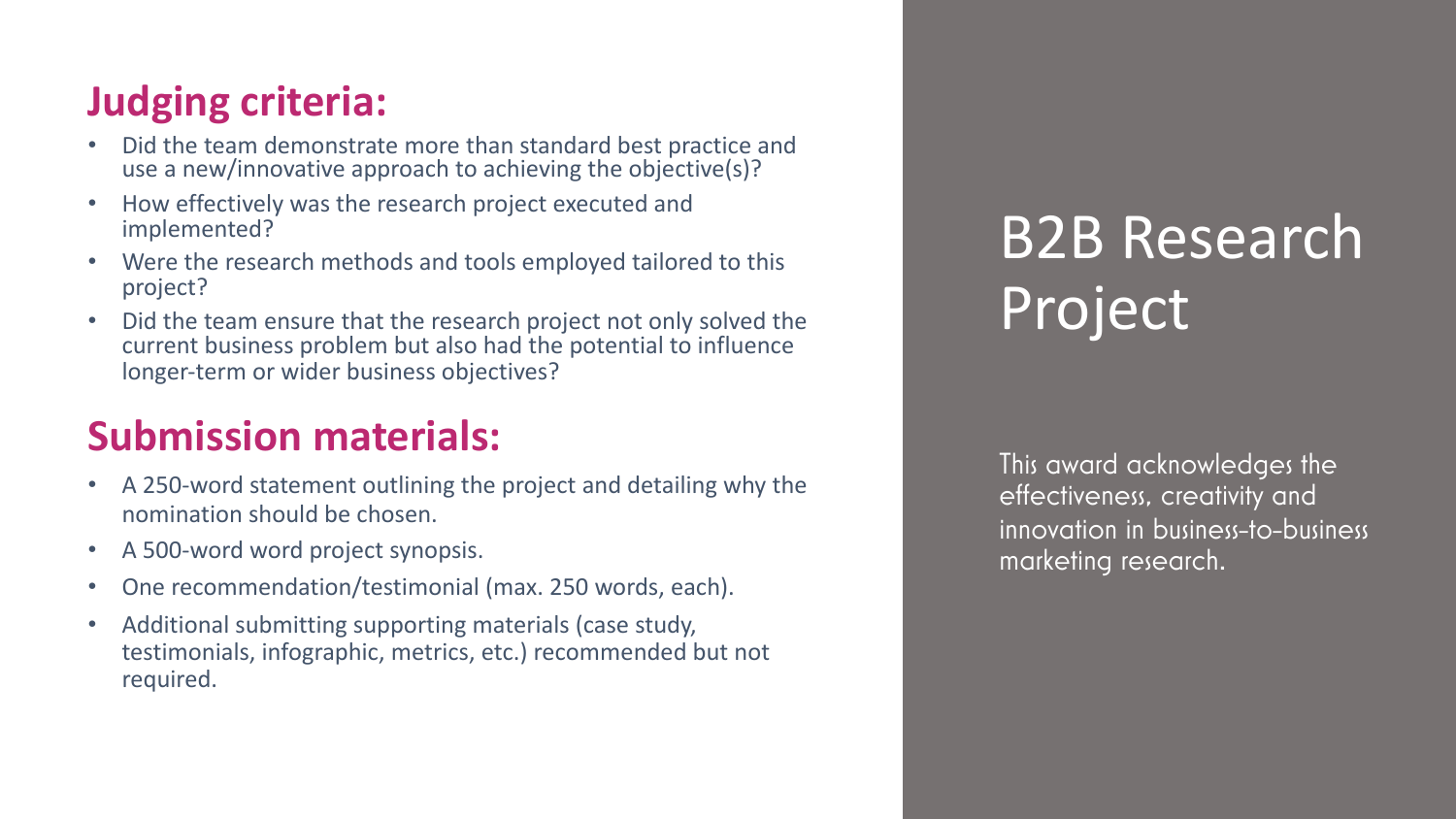- Did the team demonstrate more than standard best practice or use a new/innovative approach to achieving the objective(s)?
- How effectively was the research project executed and implemented?
- Did the team ensure that the research project not only solved the current business problem but also had the potential to influence longer-term or wider business objectives?
- Were the research methods and tools employed tailored to this project?

#### **Submission materials:**

- A 250-word statement outlining the project and detailing why the nomination should be chosen.
- A 500-word word project synopsis.
- One recommendation/testimonial (max. 250 words, each).
- Additional submitting supporting materials (case study, testimonials, infographic, metrics, etc.) recommended but not required.

Global Marketing Research Project

An MR-related, multi-country project.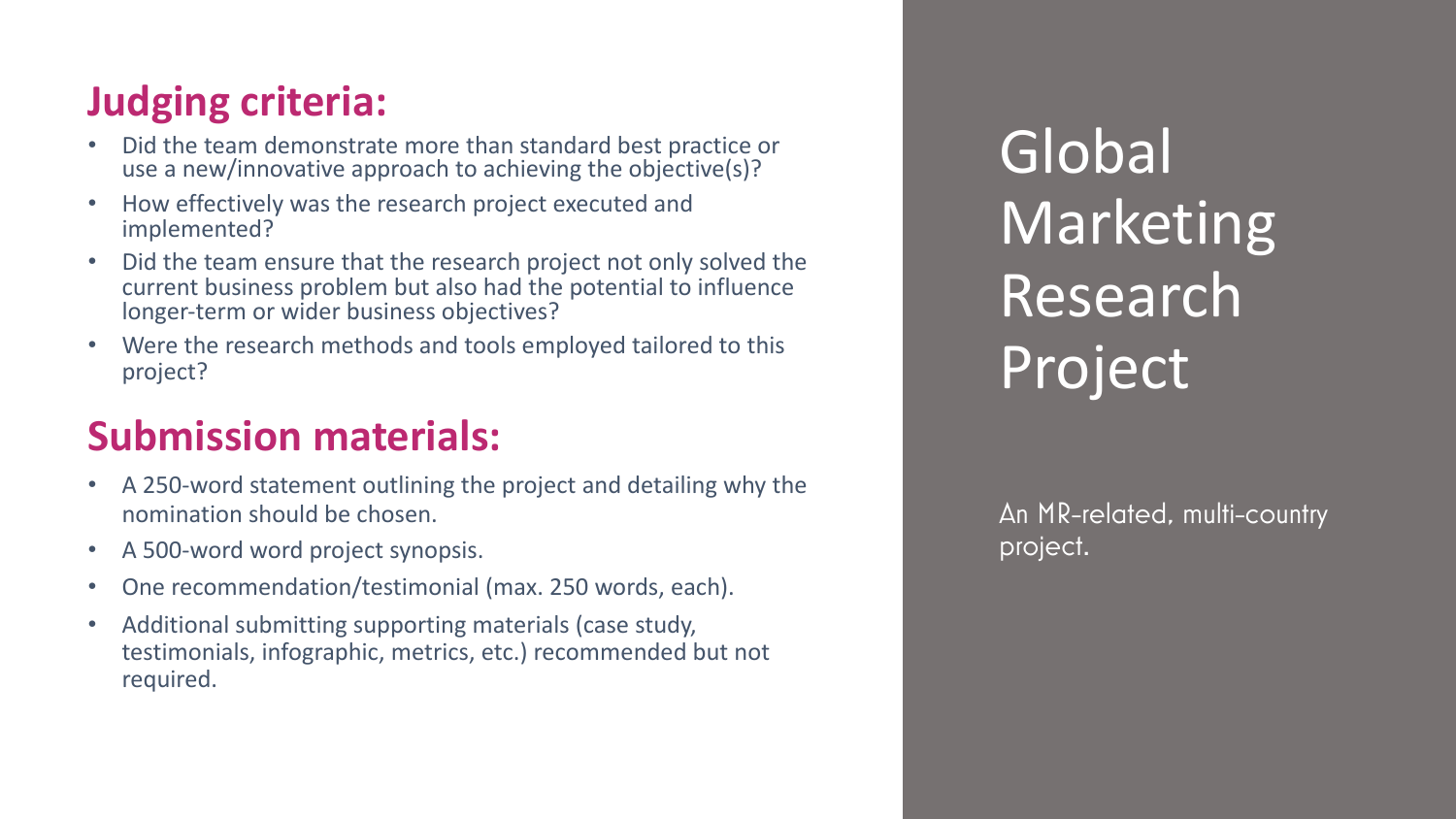- Did the team demonstrate more than standard best practice or use a new/innovative approach to achieving the objective(s)?
- Were the research methods and tools employed tailored to this project?
- How effectively was the research project executed and implemented?
- Did the team ensure that the research project not only solved the current business problem but also had the potential to influence longer-term or wider business objectives?

#### **Submission materials:**

- A 250-word statement outlining the project and detailing why the nomination should be chosen.
- A 500-word word project synopsis.
- One recommendation/testimonial (max. 250 words, each).
- Additional submitting supporting materials (case study, testimonials, infographic, metrics, etc.) recommended but not required.

Nonprofit/ Social **Enterprise** Research Project

A research project (completed or ongoing) that has had a demonstrated impact on a nonprofit organization, government project or social/human interest issue.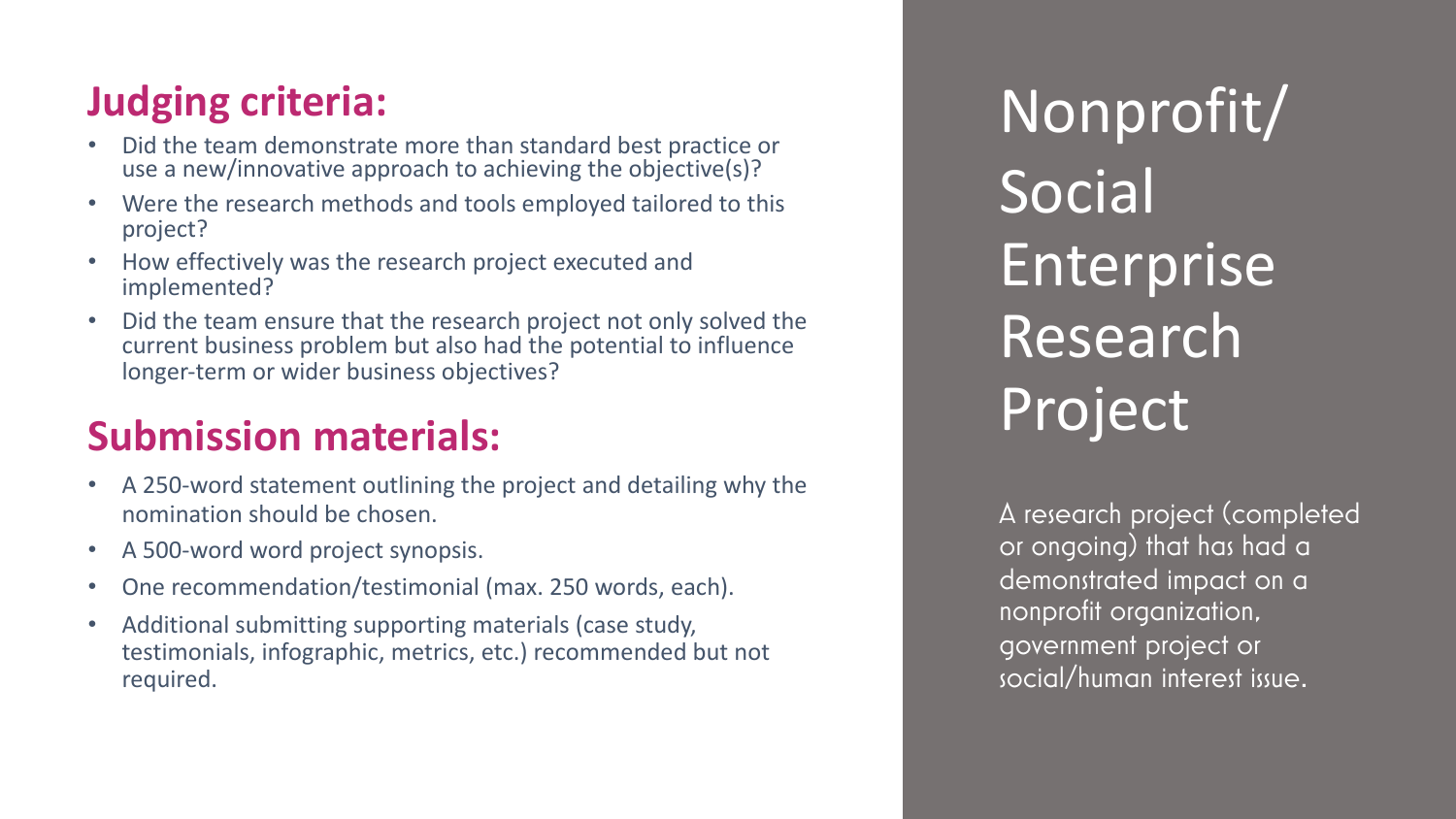- Did the team demonstrate more than standard best practice and use a new/innovative approach to achieving the objective(s)?
- How effectively was the research project executed and implemented?
- Were the research methods and tools employed tailored to this project?
- Did the team ensure that the research project not only solved the current business problem but also had the potential to influence longer-term or wider business objectives?

#### **Submission materials:**

- A 250-word statement outlining the project and detailing why the nomination should be chosen.
- A 500-word word project synopsis.
- One recommendation/testimonial (max. 250 words, each).
- Additional submitting supporting materials (case study, testimonials, infographic, metrics, etc.) recommended but not required.

Groundbreaking Research Project

A marketing research-related project that took an innovative approach.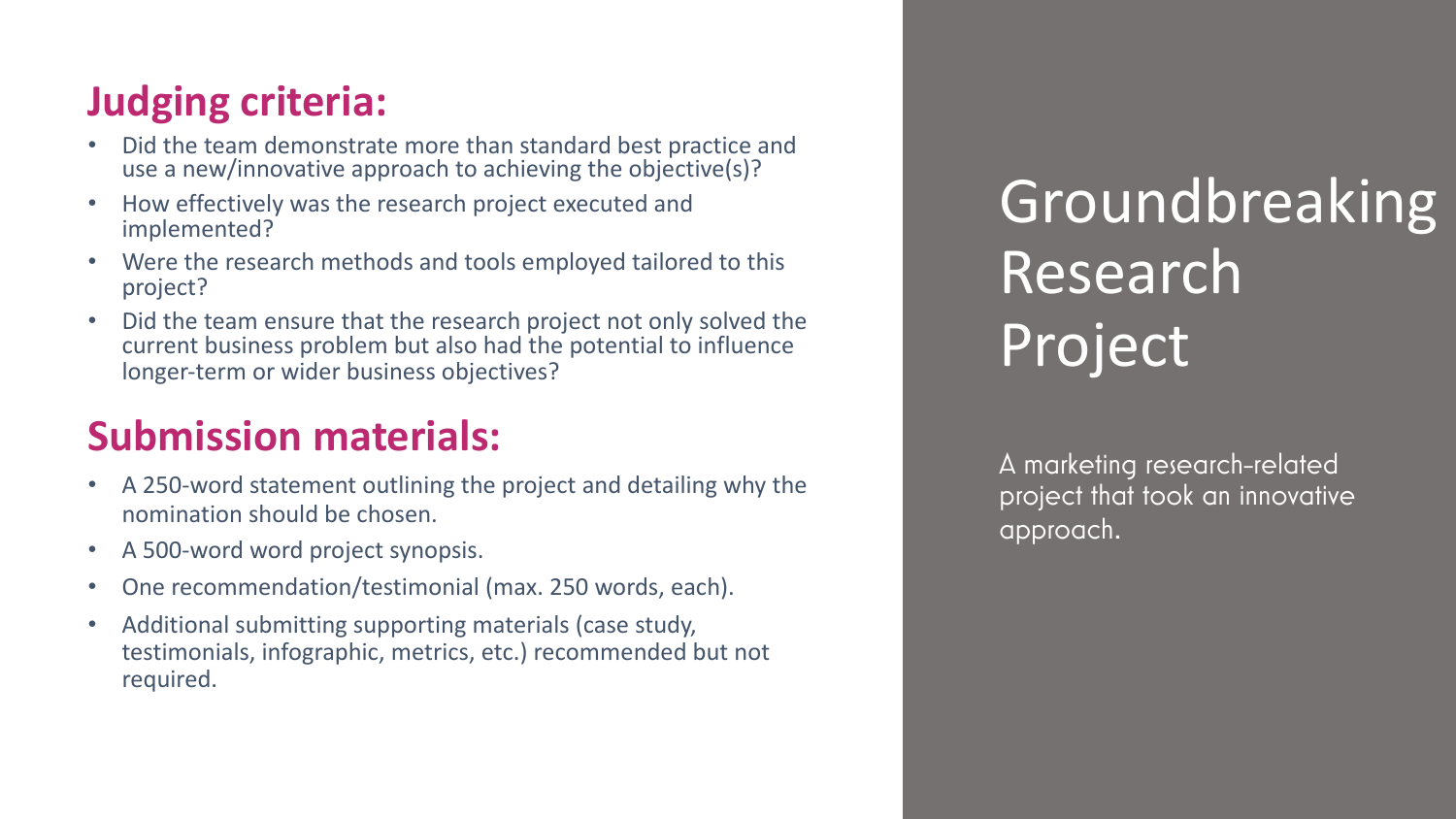- Did the team demonstrate more than standard best practice and use a new/innovative approach to achieving the objective(s)?
- How effectively was the research project executed and implemented?
- Were the research methods and tools employed tailored to this project?
- Did the team ensure that the research project not only solved the current business problem but also had the potential to influence longer-term or wider business objectives?

#### **Submission materials:**

- A 250-word statement outlining the project and detailing why the nomination should be chosen.
- A 500-word word project synopsis.
- One recommendation/testimonial (max. 250 words, each).
- Additional submitting supporting materials (case study, testimonials, infographic, metrics, etc.) recommended but not required.

Health Care/ Pharmaceutical Research Project

A marketing research-related health care or pharma research project that took an innovative approach, demonstrated more than standard best practices and ensured the research had the potential to influence long-term or wider business objectives.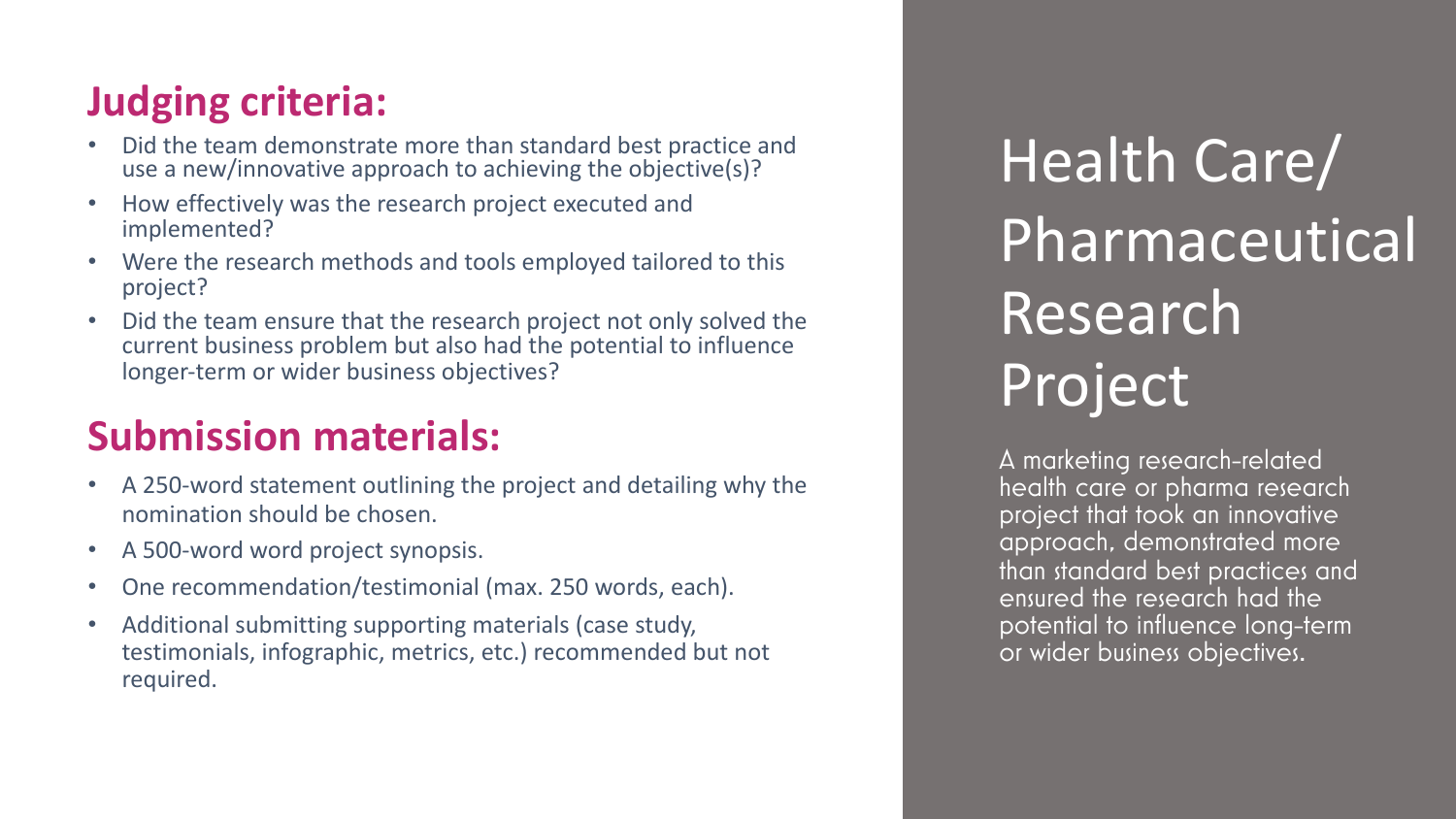- Demonstrating outstanding teamwork.
- Producing high-quality, useful data that solves a business need or problem.
- Taking advantage of individual skill sets to serve group goals.
- Creatively employing a range of tools and methods.
- Effectively communicating research findings to critical stakeholders.

#### **Submission materials:**

- A 250-word statement outlining the project and detailing why the nomination should be chosen.
- A 500-word word project synopsis (completed or ongoing research).
- One recommendation/testimonial (max. 250 words, each).
- Additional submitting supporting materials (case study, testimonials, infographic, metrics, etc.) recommended but not required.

## Client/Supplier Collaboration

A team of clients and vendors that worked together on at least one project and maintain an ongoing relationship centered around using research to solve strategic problems.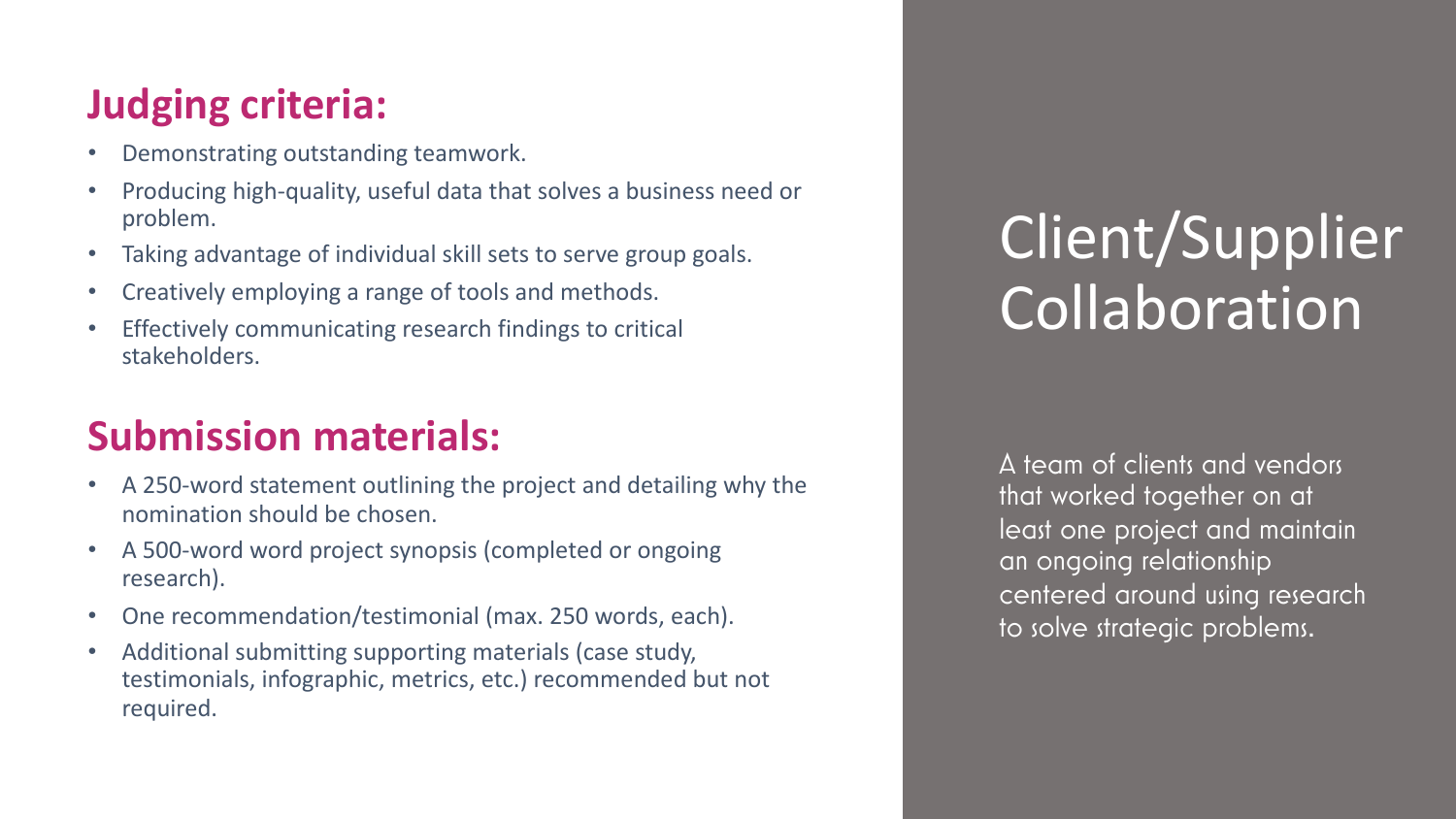- Actively pursues further education and best practices in qualitative research and/or mixed methodology.
- Proven impact on business objectives.
- Excellent collaboration with internal or external partners.
- Commitment to promoting the impact of qualitative research.

#### **Submission materials:**

- One 250-word statement outlining why the nomination should be chosen (please include metrics to support claims).
- A 500-word synopsis of a completed or ongoing research project that is qual-focused.
- One recommendation/testimonial (max. 250 words) that showcases the impact of the individual or team.
- Additional submitting supporting materials (case study, additional testimonials, infographic, metrics, etc.) recommended but not required.

Nominations must prove a focus on qualitative methods. All entries will also be judged on the execution of at least one research project.

Open to suppliers, end-clients and supplier/end-client teams. Independent moderators are also eligible.

**Qualitative** Research Impact

An individual or research team that has made an outstanding contribution to business objectives using qualitative research.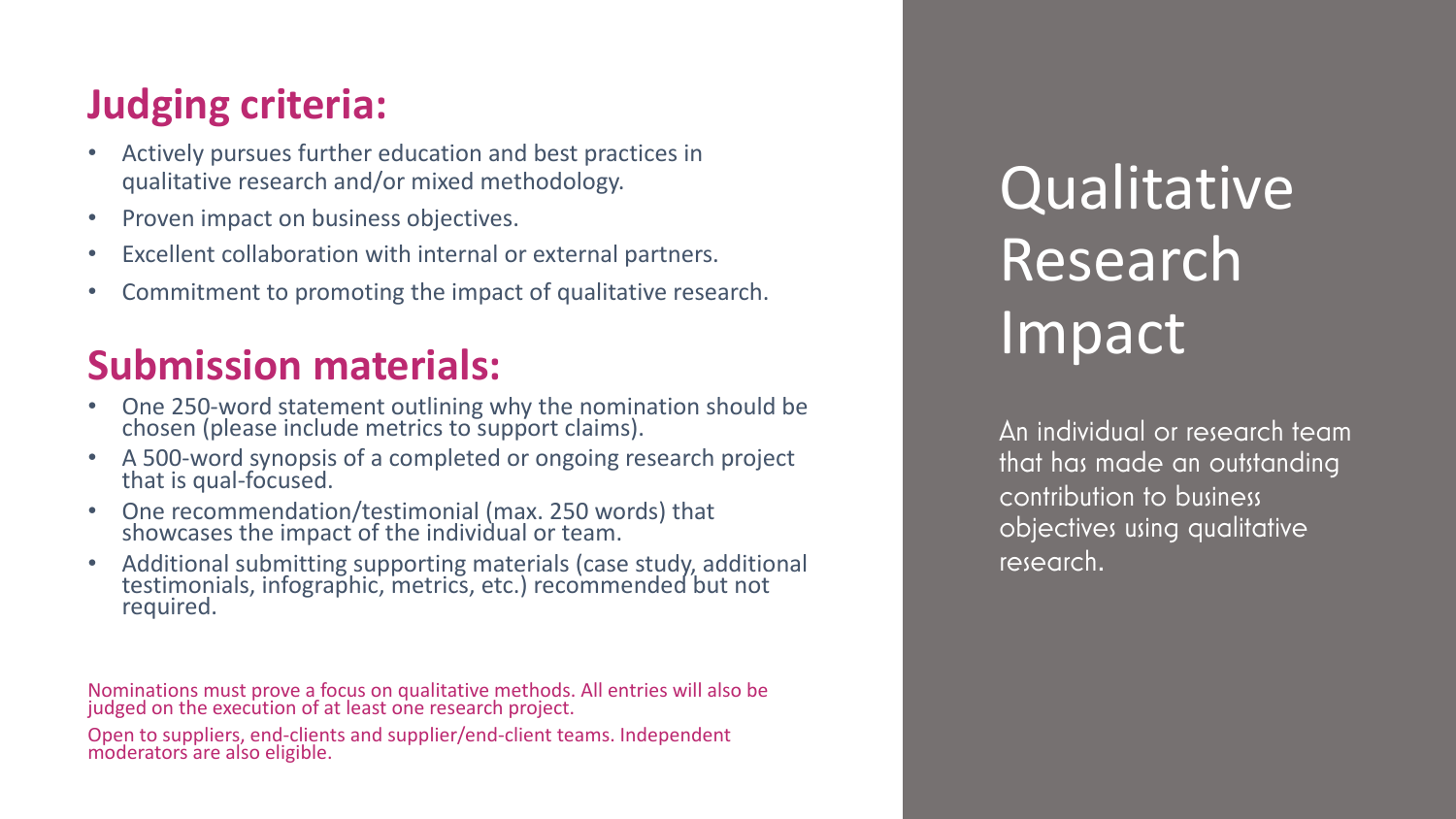Nominations will be judged on the technology's:

- Innovative qualities.
- Demonstrated performance in a real-world situation.
- Projected long-term benefit.

### **Submission materials:**

- One 500-word statement outlining why the technology should be chosen (please include metrics to support claims).
- One 300-word statement outlining the technology's ability to have a lasting benefit, focusing on how it can be applied to other situations.
- Additional submitting supporting materials (case study, testimonials, infographic, metrics, etc.) recommended but not required.

The technology must be available for use today.

## Technology Impact

An innovative technology, or use of a technology, that has made an outstanding contribution to a project or organization.